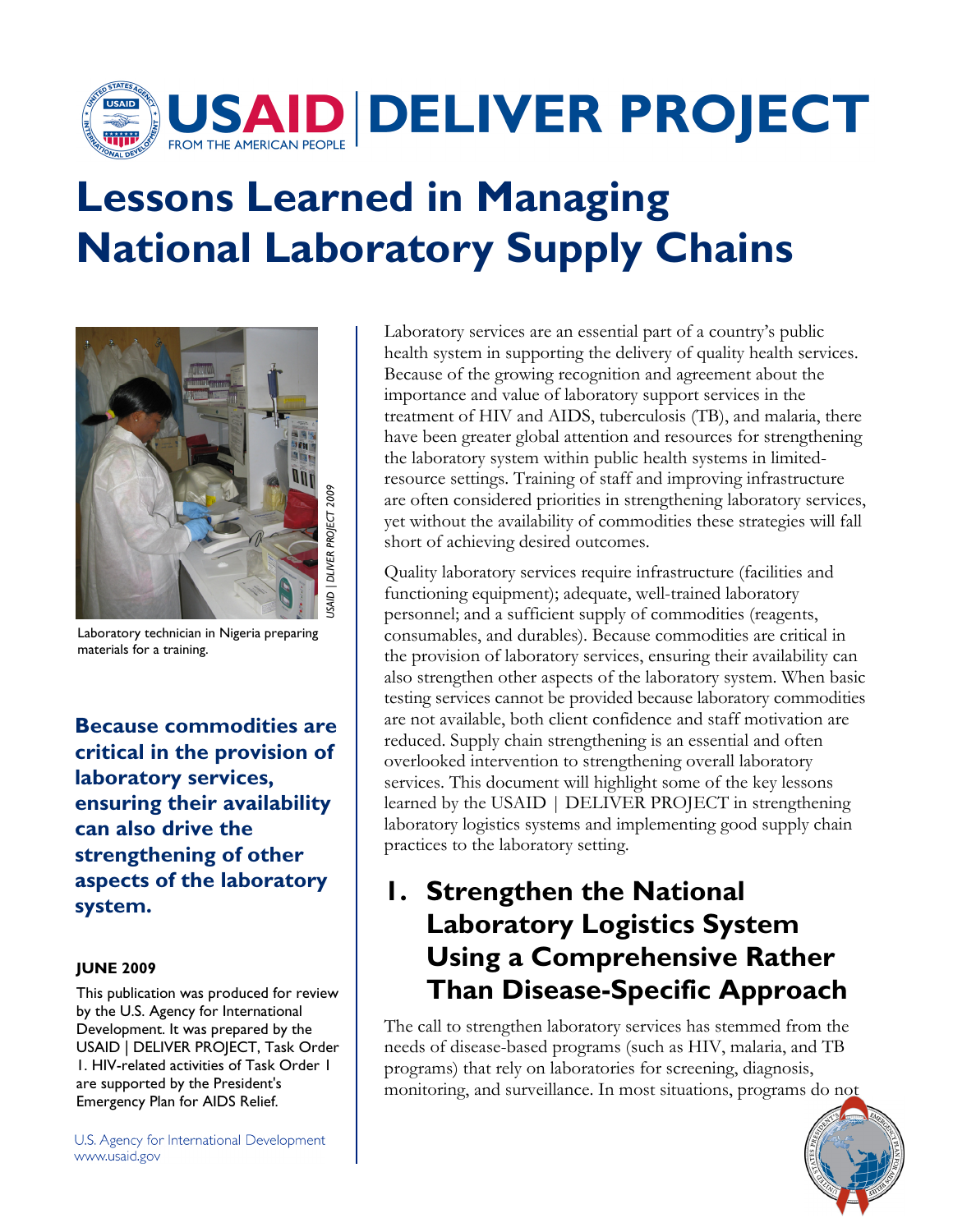have the mandate to strengthen the entire laboratory supply chain; therefore, vertical supply chains have been established for the required laboratory commodities so that the testing services required by these programs are available.

However, this approach leads to increased complexity in the management of these commodities. Multiple supply chains that serve a laboratory may each require different ordering, reporting, and receiving procedures.

To the laboratory technician, a hematology test for a patient who is HIV positive is no different from that for a patient with a negative status. To manage commodities only for testing HIV positive patients is unrealistic, because of the overlaps in services. Experiences in other areas of the health system confirm the impracticality of separating commodities based on the patient's disease status. For example, in the absence of essential medicines, antibiotics procured specifically to treat opportunistic infections in HIV-positive patients will be used to treat HIV-negative individuals.

Focusing on the logistics system for specific

programs that lead to multiple supply chains is contradictory to the day-to-day running of the laboratory. At the facility level, a comprehensive menu of tests is provided. Some of these tests are disease-specific but many, such as hematology and biochemistry, are general tests to diagnose and monitor a range of health conditions. Therefore, operationally it is not possible to separate supplies for one program from another; the commodities, like the testing services, are cross cutting. Taking a holistic approach and applying interventions to the entire laboratory system, rather than only to laboratory testing areas that support disease-based programs, will yield stronger laboratory systems.

## **2. Situate the Laboratory Supply Chain within the Larger Laboratory Management Structure and Service Model**

Supply chains for laboratory commodities are part of a larger laboratory framework, specifically the management structure and the service model. These elements of the laboratory system must be understood and defined in relation to the others. Supply chain interventions cannot be working in isolation from other laboratory system strengthening activities if testing services are to improve and if the supply chain is to function. When undertaking supply chain strengthening activities, consideration must be given to the following areas, all of which have supply chain implications:

overall organization of the laboratory network.

- management practices
- policies and protocols
- financing
- quality assurance programs
- available infrastructure

An assessment of the laboratory system in **Ghana** originally focused on the laboratory services required to support the scale up of the antiretroviral therapy (ART) program. However, the assessment identified that the TB and malaria programs also needed a reliable supply chain to support these programs and manage the laboratory commodities for testing. One of the recommendations of the ART-focused assessment was that a logistics system be designed that could eventually accommodate all laboratory commodities for all public health programs. Initially, the system would accommodate HIV, TB, and malaria laboratory commodities and other commodities could be included. The system that was designed reached across the entire MOH laboratory system (including HIV, TB, and malaria), simplifying commodity information management for laboratory staff, improving decision making for regular full supply of these essential laboratory items and ultimately ensuring adequate clinical care for all clients.

It is often necessary to address some of these other elements when designing a supply chain intervention. For example, weak organizational and management structures will hinder the successful implementation of the logistics system. During the system design process, organizational levels of the system should be defined and capacity should be built at the supervisory level to support the laboratory staff in their activities.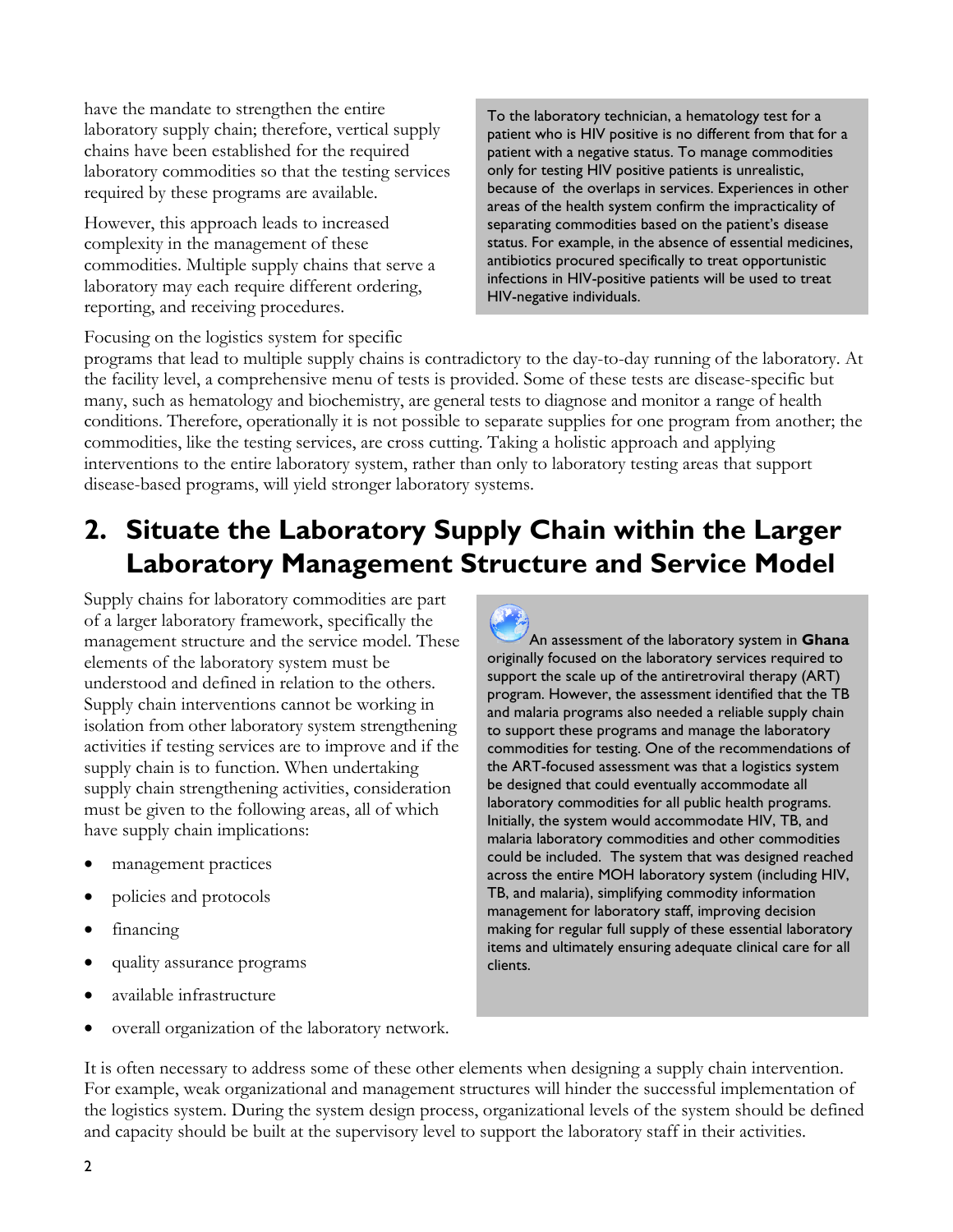### **3. Assess Laboratory System as an Initial Step to Help Prioritize Interventions**

Before any intervention to strengthen the logistics system for laboratory services can be implemented, it is essential to first understand the current status of the laboratory logistics system, management structure, and service model, as well as the context in which the supply chain functions. A basic understanding of the environment and the existing challenges in commodity management will highlight the appropriate interventions to strengthen the laboratory system.

In most countries, there is limited information and a lack of standard protocols for laboratory services. An understanding of the general operational and managerial aspects of laboratory services, as listed in the previous lesson, must be established.

By understanding the current status and country context, it is possible to identify and prioritize the most appropriate activities to strengthen the supply chain and the laboratory system. In each country, the interventions required and the times and means of implementing them will differ. For example, an

assessment in Malawi found a variety of equipment and techniques used within the country and identified the need for a standardization workshop before proceeding with any other supply chain interventions. In contrast, an assessment in Ghana showed that equipment was adequately standardized throughout the country and staff could proceed to design the logistics system without first conducting a standardization workshop.

As national laboratory logistics systems are virtually nonexistent and laboratory personnel's experiences with such systems are limited, assessments are critical for advocacy and to sensitize stakeholders to the need for a standard national logistics system.

An assessment in **Malawi**, conducted in collaboration with the MOH and using the *Assessment Tool for Laboratory Services*, identified a number of issues and recommendations ranging from policy to quality assurance to supply chain management. All the recommendations were essential for strengthening the supply chain and more broadly the entire laboratory system. This assessment then was used to prioritize and advocate for the activities required to strengthen the system. For example, one of the findings was the variety of techniques and equipment used throughout Malawi to perform the basic list of testing services. This information was used to successfully advocate for the introduction of a standardization policy.

The evaluation is used to highlight the strengths and weaknesses of the current procedures, identify and prioritize supply chain interventions within the context of laboratory quality management practices, and provide a baseline for ongoing monitoring and evaluation.

In 2006, the USAID | DELIVER PROJECT developed the *Assessment Tool for Laboratory Services* (*ATLAS*), which to date is one of the few tools that focuses specifically on assessing laboratory services in limitedresource settings. The *ATLAS* assesses all aspects of laboratory services, including management practices, capacity, and services, in addition to the supply chains.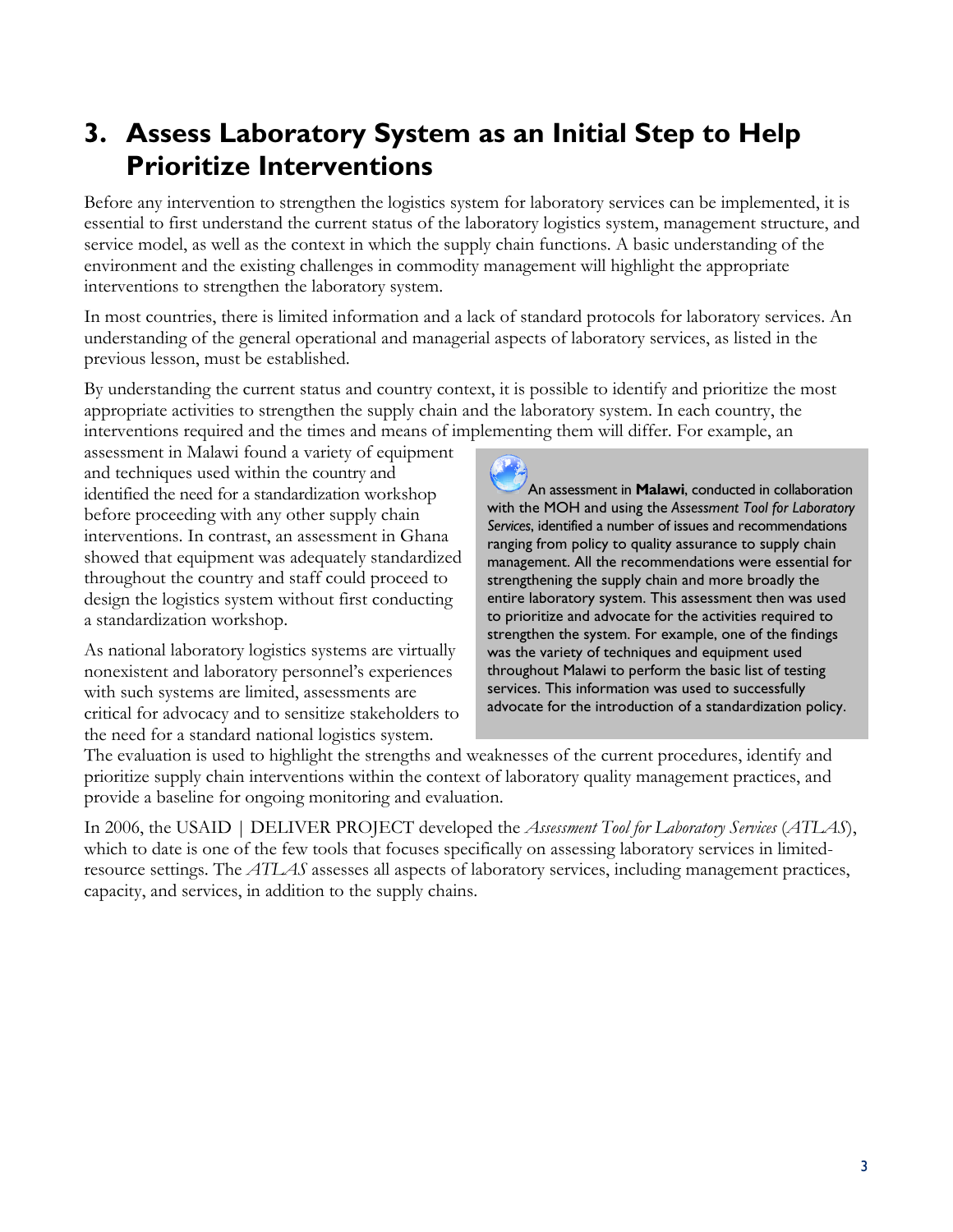### **4. Standardization Is a Prerequisite to Improving Laboratory Systems and Reducing Complexity in the Supply Chain**

Standardization is a critical early policy intervention in strengthening laboratory supply chains because it helps to rationalize and streamline the total number of commodities; this has important supply chain

Standardization, as defined in the context of supply chains, is the setting of test menus, techniques, equipment, and operating procedures for each level of the system.

implications, particularly for logistics system design and quantification. Standardization offers many benefits to managing the supply chain of commodities and equipment, and also benefits the overall quality management of laboratory services. Standardization is not a supply chain intervention, but rather a policy intervention with supply chain implications.

In a nonstandardized system, different laboratories within the same system (and often within the same level) tend to use different techniques and equipment to perform the same tests. By creating uniformity and standards across the laboratory system, the national program can take a public health approach to managing the laboratory system and make decisions that will benefit the majority of the population. Standardization allows the establishment of a network of laboratories that have a set of standards by which quality of service can be compared and human and financial

resources can be effectively allocated.

Standardization should precede a number of logistics interventions, including logistics system design and implementation, quantification, and procurement. When different equipment and techniques are used throughout the system, an extensive list of products is required to accommodate all of the different methods and equipment being used for testing throughout the country. This large number of products (which may range in the thousands) is unmanageable through the same national supply chain. In Kenya, standardization reduced the number of commodities managed in



In **Zambia**, standardization led to a reduction in the number of laboratory products to be managed on a day-to-day basis. This in turn has increased stock availability from 30% to 98% at the central level, thereby improving the central warehouse's ability to resupply laboratories throughout the country. By focusing on a smaller, more manageable number of commodities, the Government of Zambia was able to focus on making the standard list of commodities available through the quantification, procurement, and resource mobilization process. Standardization enables rational decision making in product selection, forecasting, quantification, and procurement.

the system from about 3,000 products to about 300 products. By reducing the number of types of products used in the national laboratory network, it is possible to create a national supply chain that can monitor and manage an adequate supply of commodities.

The supply chain benefits of standardization are directly related to the reduced number of products that must be managed. As a result, rational decision making in product selection, forecasting, quantification, and procurement can occur. Because a larger volume of fewer products will be procured, rather than a small volume of a wide variety of products, the program can more effectively negotiate prices and service contracts. A lack of standardization means that quantification and procurement of reagents and consumables must occur at a local level rather than at a national level. The country will then not benefit from the economies of scale, the ability to allocate resources rationally, and many other supply chain benefits.

Standardization is equally essential for designing a national logistics system. Without standardization, the number of products that must flow through the logistics system, and therefore must be tracked and recorded, becomes unmanageable for staff at all levels. Imagine, for example, the central level having to stock and resupply a large number of commodities to different facilities at all levels of the system. Reducing the number of products, as described in Zambia, increases the availability of products and eases the burden of collecting important information to guide decision making.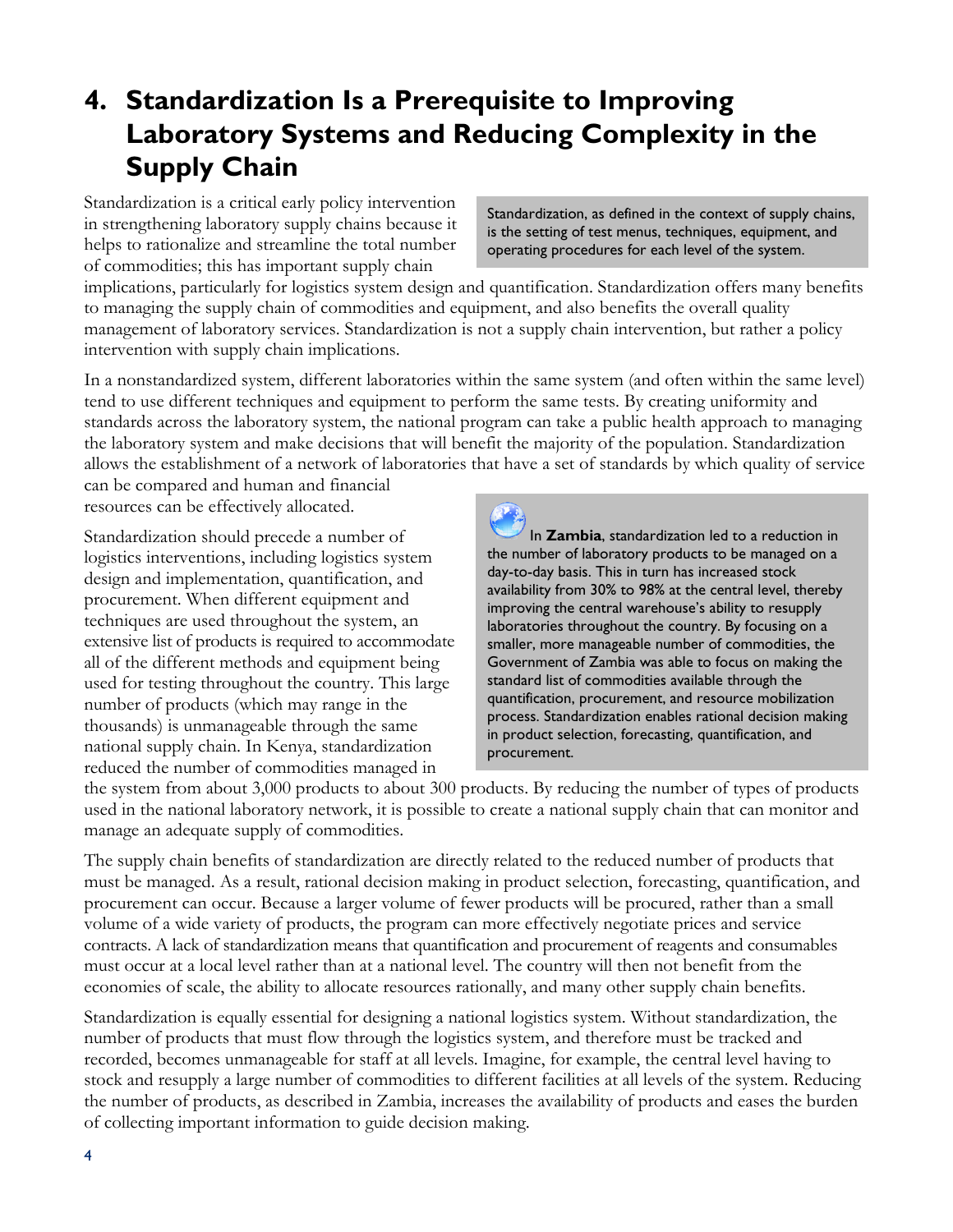The USAID | DELIVER PROJECT has identified and documented a number of lessons regarding standardization planning and implementation in the document *Standardization: Lessons Learned and Practical Approaches.*

## **5. Conduct National Quantifications Using Multiple Data Sources**

A national quantification is the process of determining the quantity of each commodity needed for laboratories to provide testing services over a future period. Predicting future requirements allows rational allocation of limited resources to maximize the benefits for both providers and users of the system. The managers of the laboratory system are then in a position to identify the gaps and overlaps in funding and address these issues with donors and partners to ensure that the services are equitable and appropriate. Even though quantification requires a significant investment of time and resources, the benefits associated with advocacy and planning outweigh these costs.

Access to quality data is critical to guide the quantification. Supply chain managers must find ways to use the data available to achieve as accurate a forecast as possible. When data are not available or are incomplete, supply chain managers must make assumptions about the data.

A number of data types can be used to conduct a quantification: consumption, services, demographic, or morbidity data; for more information, refer to the USAID | DELIVER PROJECT's document *Quantification of Health Commodities: A Guide to Forecasting and Supply Planning for Procurement.* Consumption refers to the amount of each product actually used at the bench. In most situations, consumption data are not readily available. Services data refers to the number of tests performed at the bench and provides a realistic picture of the capacity and capabilities on the ground. Both services and consumption data are historical and are valuable in quantification if past trends are likely to occur in the future. If a program is planning to enhance scaling-up efforts or introduce new programs, other information should be used in combination with historical data to make assumptions about future changes. Historical data also have limitations if the services were interrupted by stockouts or equipment breakdowns.

Demographic and morbidity data are population based and usually are derived from epidemiological surveys. Significant assumptions must be made to move from population-based data to number of predicted tests to quantities of specific products required; therefore, these data tend to lead to an overestimation in forecasted consumption. However, demographic and morbidity data are useful in building assumptions regarding future changes to service and can be used in conjunction with historical services or consumption data to build new assumptions. Demographic and morbidity data are also useful if the quantification is focusing on only one disease category, such as CD4 count tests for HIV-positive patients.

When quantifying commodities needed for laboratory services, particularly when quantifying the needs for the entire national laboratory service, a combination of data sources will strengthen the accuracy of the forecast. The ability to conduct an accurate national quantification for all laboratory commodities will be important to strengthen laboratory services in limited-resource settings.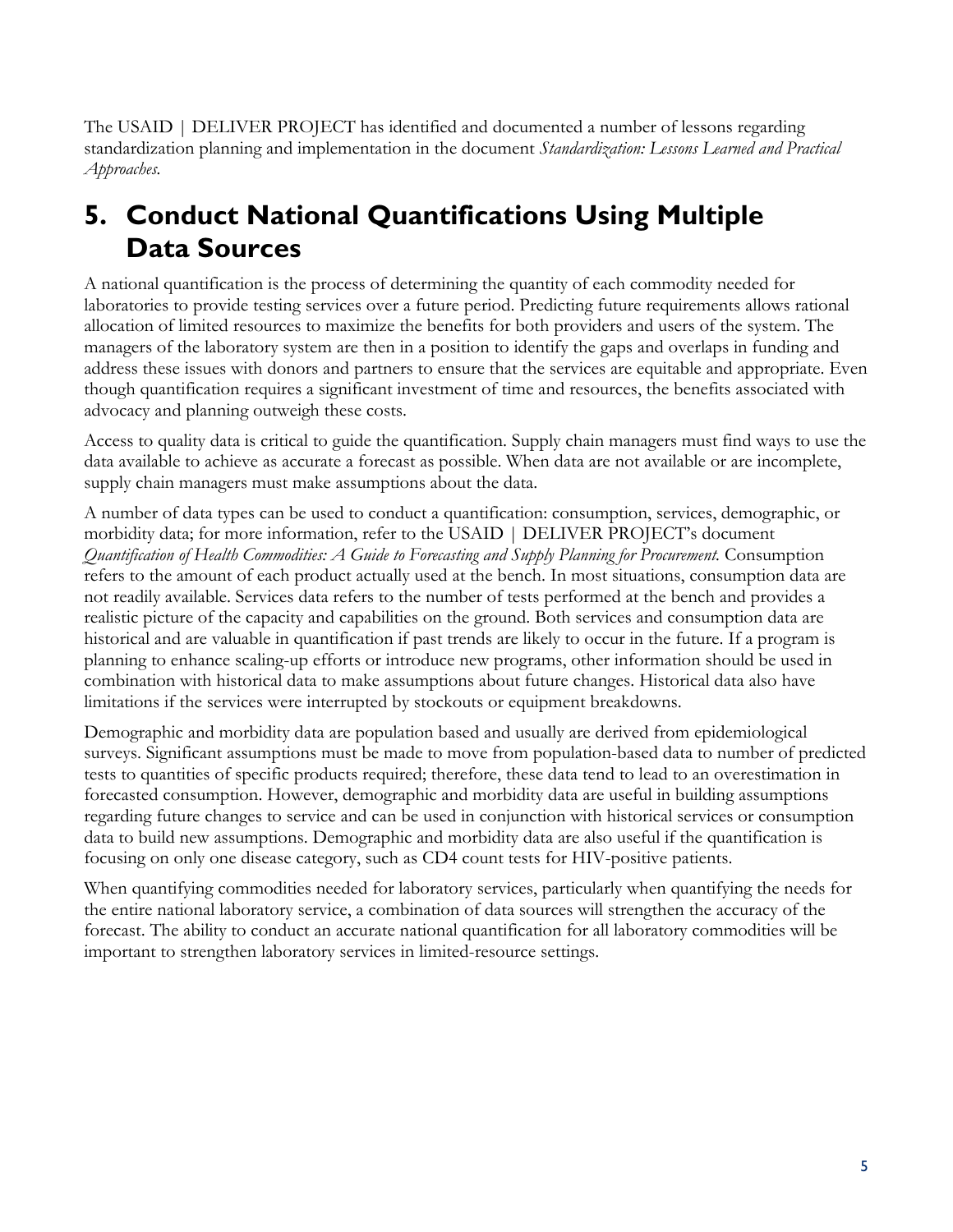#### **6. Purposefully Design a National Logistics System for Laboratories**

Historically, laboratory logistics systems have been underfunded, piecemeal, and fragmented. Lowresource countries rarely have a national laboratory logistics system that is specifically designed to support the flow of commodities for laboratories. Instead, laboratory commodities either flow through the system designed for pharmaceuticals, moving through central medical stores to lowerlevel facilities, or the commodities are procured locally by the individual laboratory. In many laboratories, commodities are sourced using both systems.

In **Zambia**, extra steps such as pre-piloting and piloting were included in implementation to build confidence and get support of all stakeholders for the new system. When designing and implementing a laboratory logistics system supply chain, managers must be aware of the idiosyncrasies of national laboratory systems if they are to have success.

The introduction of disease-specific programs with related laboratory service requirements has further complicated the situation. When certain programs or initiatives are introduced that require laboratory services, such as polymerase chain reaction (PCR) for early infant diagnosis, often a parallel supply chain is set up for those commodities that flow directly from the program to the laboratory, bypassing central medical stores and the other levels of the system. As a result, there is a lack of uniformity in terms of managing laboratory commodities within one laboratory and across the network. All laboratory assessments conducted by the USAID | DELIVER PROJECT to date have highlighted the need for a uniform national logistics system as a priority intervention.

The purpose of a logistics system is to move laboratory commodities in an orderly and timely fashion to the places where they are needed, by implementing standardized procedures for collecting information and distributing products that maximize the use of resources and minimize the ordering and reporting burden on laboratory staff. To improve availability of laboratory commodities at all levels of the system, it is essential that a system is purposefully designed to specifically manage laboratory commodities.

The process of designing and implementing a laboratory logistics system can be more resource-intensive than for other commodity categories, such as antiretroviral drugs. The number and variety of the products included in the system, and the fact that the users of the system generally have little previous experience with logistics, increases the complexity. Figure 1 shows the timeline from assessment through rollout. In one country, this process took 24 months.

#### **Figure 1. Laboratory Logistics System Design/Implementation Process in One Country**



In the approach to designing a logistics system for laboratory commodities, whether integrated with existing supply chains or established as a stand-alone logistics system, it is important to consider elements that are unique to laboratory commodities, including the context of laboratory services and unique product and program characteristics.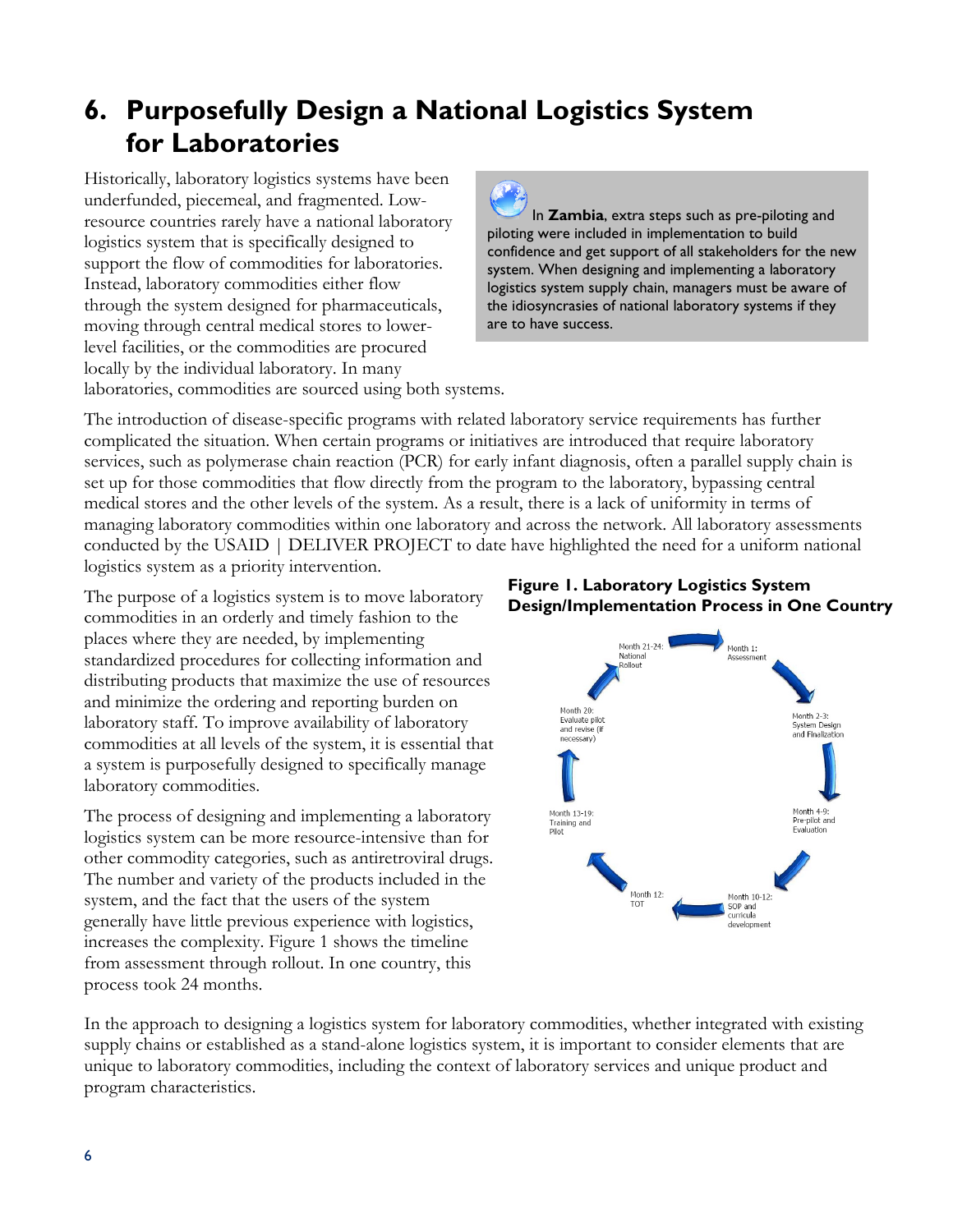- **Context** In most limited-resource settings, national laboratory logistics systems have been absent, and laboratory staff and stakeholders do not have much experience or knowledge of logistics. Training laboratory staff in logistics and engaging with stakeholders will be essential parts of the logistics system design and implementation. Logistics systems should be designed with consideration to the laboratory management structure and service model.
- **Product** Laboratory commodities have many unique properties compared to pharmaceuticals. If the quality and integrity of these products is to be maintained throughout the supply chain, then careful considerations need to be taken. For example, the shelf life of laboratory commodities varies greatly from product to product, ranging from 3 to more than 60 months. Special distribution mechanisms may need to be implemented to accommodate the very-short-shelf-life products. Laboratory products also come in varying preparations and pack sizes. When designing report forms careful consideration must be given to the unit of measure used for reporting so as to keep it simple.
- **Program** Professionally trained laboratory personnel are taught to be detailed and precise, and in designing a system they tend to design forms that record usage down to the last gram of a powder or the last milliliter of a liquid. This level of detail can hinder rather than enhance the system, as it can be cumbersome and create reporting fatigue.



#### **Figure 2. Strengthening Laboratory Systems through Investments in Supply Chains**